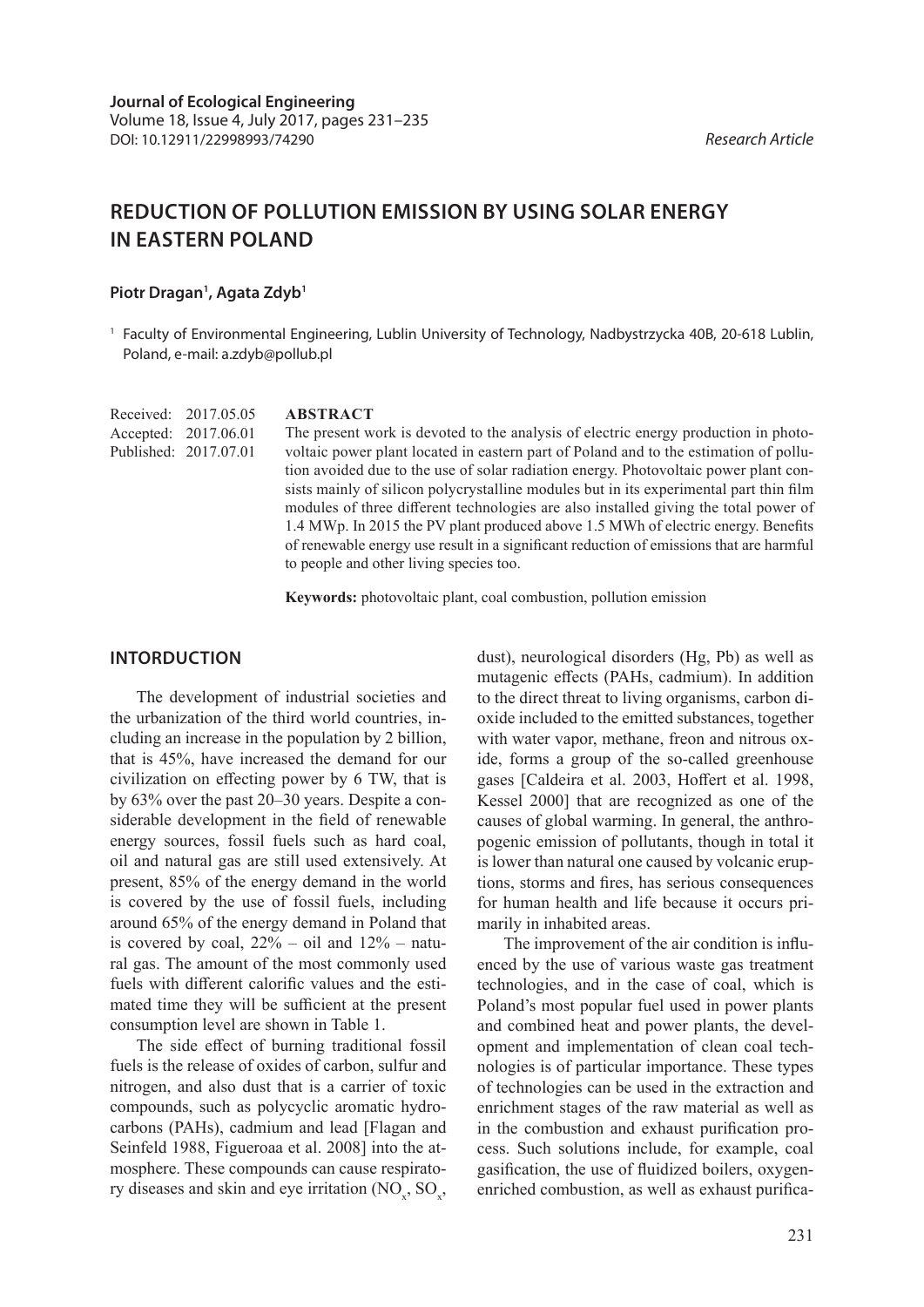| Raw material | Resources<br>[million tons] | Resource structure<br>r%] | Resource availability<br>[years] | Calorific value             |
|--------------|-----------------------------|---------------------------|----------------------------------|-----------------------------|
| Carbon       | 469 298                     | 59.6                      | 158                              | 17-31 [MJ/kg]               |
| Petroleum    | 159 644                     | 20.3                      | 41                               | 41-49 [MJ/kg]               |
| Natural gas  | 158 815                     | 20.1                      | 63                               | $35.5$ [MJ/m <sup>3</sup> ] |
| Total        | 787 757                     | 100                       | 84                               |                             |

**Table 1**. The world fossil fuels reserves [World Energy Outlook, 2014]

tion processes aiming at desulfurization, dedusting and reduction of nitrogen oxides. Sequestration techniques may be used to reduce  $CO_2$  levels in the atmosphere.

Increasing energy demand, limited fossil fuel resources, and harmful emissions from their combustion have led to the need to develop new, environmentally friendly energy sources. This issue is reflected in the legislation adopted for many years at European Union and national and regional levels. In 2009, Directive 2009/28/EC on the promotion of the use of energy from renewable sources was announced, which resulted in the adoption of the National Action Plan on Renewable Energy Sources in Poland in 2010, supplemented in 2011. Two years later, the European Parliament resolution of 21 May 2013 on current challenges and opportunities for renewable energy in the European internal energy market was announced. In our country, in March 2015, Act on Renewable Energy Sources was adopted which provided stable legislative conditions and tariffs guaranteed for prosumer installations.

Among the various renewable energy sources, solar power is particularly promising because of its widespread availability and unlimited resources. The most common ways of using this energy are the use of solar collectors and photovoltaic modules.

In this paper, we present a case study of photovoltaic technology in a group of municipalities located in the eastern part of Poland. The production of electricity was combined with the set values of pollutants that would be emitted if traditional fuels were combusted. The analysis allowed for the assessment of the ecological benefits achieved in a given area through the use of solar energy.

#### **METHODS AND RESEARCH FACILITY**

Photovoltaic power plant discussed in this work is located in eastern part of Poland (latitude 51°51, longitude 23°10), and it was created as a result of cooperation of local governments from five boroughs. The geographical location of municipalities' partnership, characterized by outstanding solar conditions (1700 h of intense solar energy per year), causes that it has a great potential in this regard. Solar energy resources throughout the area of Poland, because of its location in the temperate climate zone, are characterized by uneven distribution in the annual cycle.

In the photovoltaic power plant with a capacity of 1.4 MWp that came into existence, solar energy is used to produce electricity in a gridconnected system, assuming the sale of energy to the electricity grid. In the farm a direct conversion of solar energy occurs – of the optical solar radiation – into electricity through photovoltaic conversion. For this purpose, photovoltaic cells connected together in series have been installed in order to obtain a desired voltage, and then in parallel to obtain the necessary power.

The investment involved the installation of 5560 of silicon polycrystalline modules (poly-Si) with a total capacity of 1.39 MWp. The efficiency of these modules is at least 15.3% at standard conditions including insolation of 1000 W/m<sup>2</sup> and a module temperature equal to 25°C. Silicon polycrystalline modules represent the majority of all mounted modules. In the experimental part of the farm 104 thin film modules composed of amorphous silicon (a-Si), gallium-indium diselenide-copper (CIGS), and cadmium telluride (CdTe) have been also installed. The total power of the thin-film panels is equal to 10,44 kWp. Table 2 shows the number of modules and the power of each technology. The total area of the land on which the plant is located is 3.5 hectares.

One of the crucial elements of PV installations except the photovoltaic modules are inverters, that is devices supporting control and regulation system. They connect the solar panels to the electricity network. Their main task is to convert the direct current produced by the photovoltaic module, into the alternating current with the parameters of the grid. Thanks to these de-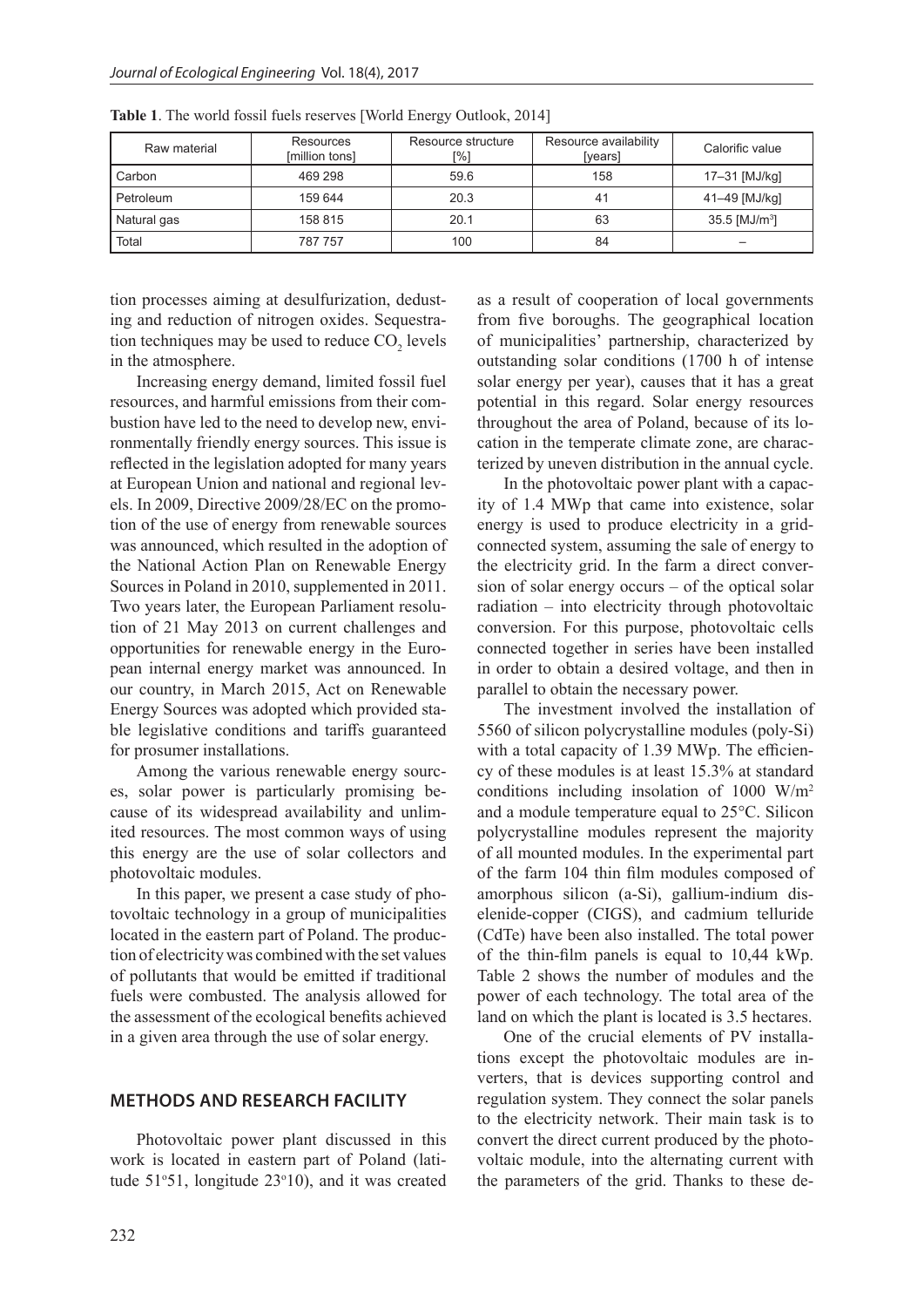| Modules technology | Number of modules | Nominal power of the module [Wp] | Installed power [kWp] |
|--------------------|-------------------|----------------------------------|-----------------------|
| a-Si               | 36                | 98                               | 3.42                  |
| <b>CIGS</b>        | 24                | 155                              | 3.72                  |
| CdTe               | 44                | 75                               | 3.3                   |
| poly-Si            | 5560              | 250                              | 1390                  |

**Table 2**. The number of modules and the nominal power of each technology modules

vices, all energy produced can be transferred into the network. On average, at each 80 photovoltaic modules one inverter was installed with the AC active power equal to 20 kW each, which results in 70 installed inverters on 5560 polycrystalline modules. These inverters have a maximum efficiency of not less than 98% and the efficiency of the Euro-eta not less than 97.5%. For each type of thin-film modules, one inverter of active power 3.5 kW AC has been installed. On this farm is thus 70 inverters of the AC power 20 kW and 3 inverters of the AC power 3.5 kW.

Methodology of experimental research conducted in the present photovoltaic power plant is based on data recording, such as the amount of generated electricity, the temperature of the modules and insolation in the module plane. Recording of the operating parameters of the various photovoltaic modules types, i.e. silicon polycrystalline and thin-film a-Si, CdTe and CIGS technologies is performed by using procedures implemented in inverters for recording daily, monthly, and annual production of power and energy for each part of the installation separately. Measurement of the intensity of radiation is performed by means of pyranometer placed in the same location as the photovoltaic power station, in its central part. Ambient temperature measurement and the temperature of the modules is carried out using appropriately calibrated thermocouples. Readings of all the measured values: the amount of generated energy, solar radiation and the temperatures were recorded every 5 minutes.

# **RESULTS**

Demand for electricity in public utilities and lighting in the discussed partner communities is 1434.5 MWh per year [Dragan and Lubańska 2016]. On the basis of the demand it is possible to estimate the required area of the modules, according to formula [Luque and Hegedus 2003]:

$$
S = \frac{Q}{F\eta H'}\tag{1}
$$

where:  $Q$  – annual demand [kWh/year],

*F* – loses factor between module and receiver,

η – module efficiency,

 $H$  – annual irradiation [kWh/m<sup>2</sup>year].

In the photovoltaic power plant located in the described above location in eastern Poland, the area of installed modules is equal to  $8753 \text{ m}^2$ for the entire installation. Knowing the surface of the modules, the value of electricity produced by a given photovoltaic installation can be estimated from the dependence:

$$
E = 0.85HS\eta
$$
 (2)

The theoretical energy output determined in accordance with the above formula is equal to 1,450 MWh, assuming average modules efficiency of 15% and irradiation in the module plane of 1300 kWh/m<sup>2</sup> per year. Experimental data from 2015 show that the total electricity production in this photovoltaic power plant is equal to 1530.42 MWh. The amount of real energy produced is therefore higher than predicted, which can be caused by the favorable sunshine in a given calendar year and ambient temperatures or slight pollution of the modules. The main contribution to the power generation in the analyzed PV plant (99.26%) are poly-Si modules that produced 1518.94 MWh. Thin-layer modules constituting an experimental part of a power plant produced 11.32 MWh, only 0.74% of the total energy sold to the grid. Table 3 shows energy production related to installed capacity of each kind of installation. In total, the energy produced by the photovoltaic power plant covers the needs of the partner municipalities for electricity in public utilities and for lighting.

In order to obtain 1530 MWh of electricity by conventional means, 688 tons of coal would have to be used in the traditional coal-burning process,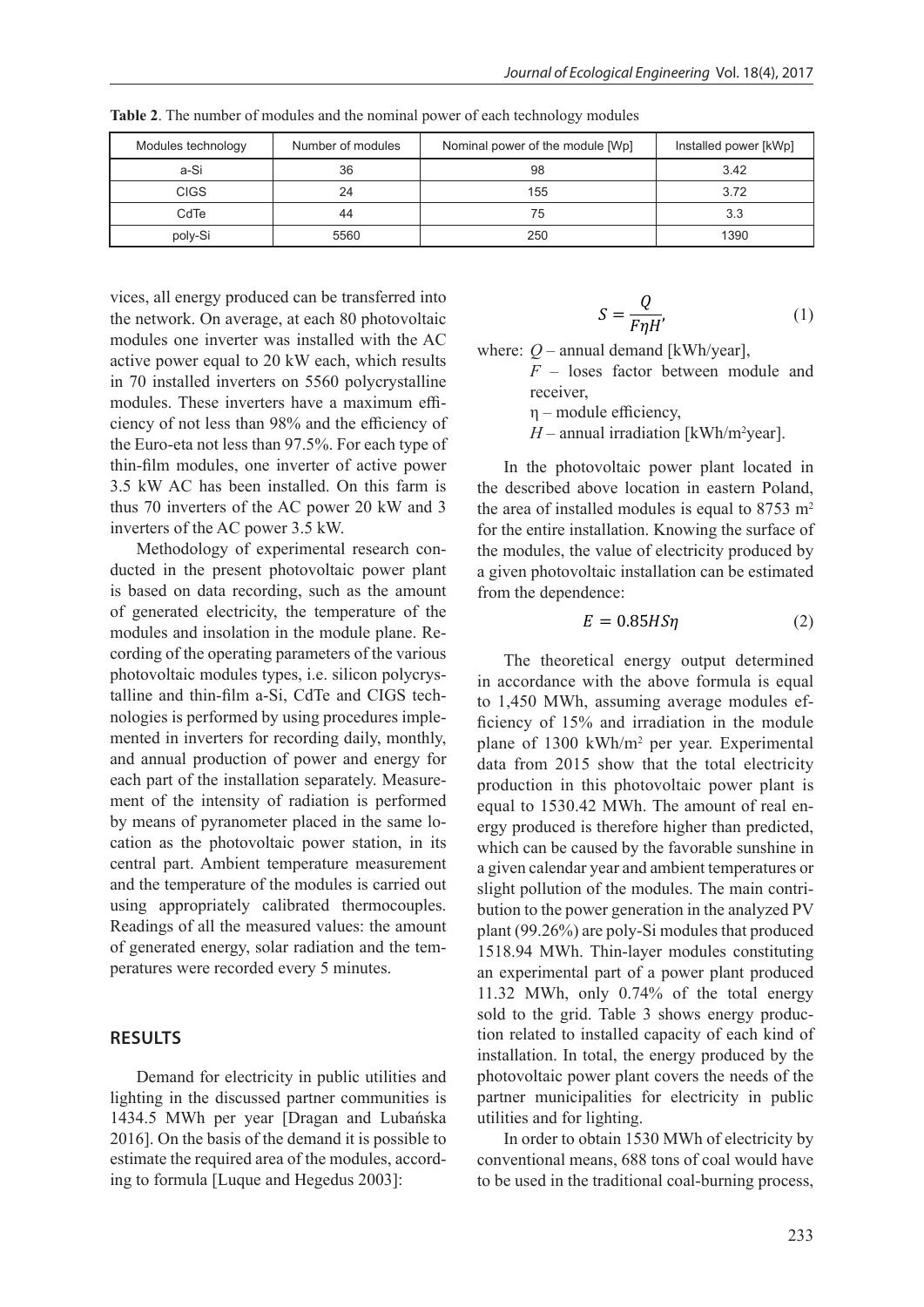| Technology  | Installed capacity [kWp] | Energy production in 2015 [KWh/kWp] |  |
|-------------|--------------------------|-------------------------------------|--|
| a-Si        | 3.42                     | 1031.89                             |  |
| <b>CIGS</b> | 3.72                     | 1115.59                             |  |
| CdTe        | 3.3                      | 1058.58                             |  |
| poly-Si     | 1390                     | 1080.06                             |  |

**Table 3**. Energy production related to installed capacity of each kind of installation

assuming that on average 0.45 kg of coal is needed to produce 1 kWh of energy. Burning of 688 tons of coal would involve the emission of many pollutants into the atmosphere.

The amount of harmful substances emitted to the atmosphere depends primarily on the type of fuel that is its calorific value, ash and sulfur content, and the methods used to purify the gases [www.iea.org]. The emission of a given substance can be determined using the formula:

$$
E = B \cdot W \tag{3}
$$

where:  $E$  – volume of emissions,

*B* – fuel consumption,

*W* – emission factor per unit of fuel consumed.

Calculated according to the Eq. (3) ammount of substances emitted during combustion of 688 t of carbon are presented in Table 4. The content of sulfur in coal that ranges from 0.7% to 1.3% (eg. in Bogdanka coal mine) influences emmision of sulfur oxides. The emmision of dust depends on the coal quality, too. In our considerations we assumed the contenet of dust in coal in the range of 4–31%. Depending on combustion technology

the amounts of emited nitrogen and carbon oxides and pirene also differ.

The performance of the analzyed photovoltaic power plant differ significantly in summer and winter half of the year which is shown in Figure 1. The PV plant provides 1135.5 MWh in April to September period, and 394.92 MWh from October to March. Warm half of the year, in which 74% of the entire energy is produced, is significantly more profitable but energy demand for lightening is higher in colder part of the year. However, the excess of energy generated in sunny months are sold to the grid so they finally cover the electric energy demand.

**Table 4**. Emissions of pollution arising in combustion of 688 t of coal

| Pollutant          | Emission amount [kg] |  |
|--------------------|----------------------|--|
| SO/SO <sub>2</sub> | $7705.6 - 14310.4$   |  |
| $NO_y/NO_2$        | $688 - 2201.6$       |  |
| CO                 | 6880 - 48160         |  |
| CO <sub>2</sub>    | 1272800 - 1465440    |  |
| Dust TSP           | $2752 - 42656$       |  |
| Benzopyrene        | $2.201 - 9.632$      |  |



**Fig. 1**. The performance of the PV plant in 2015